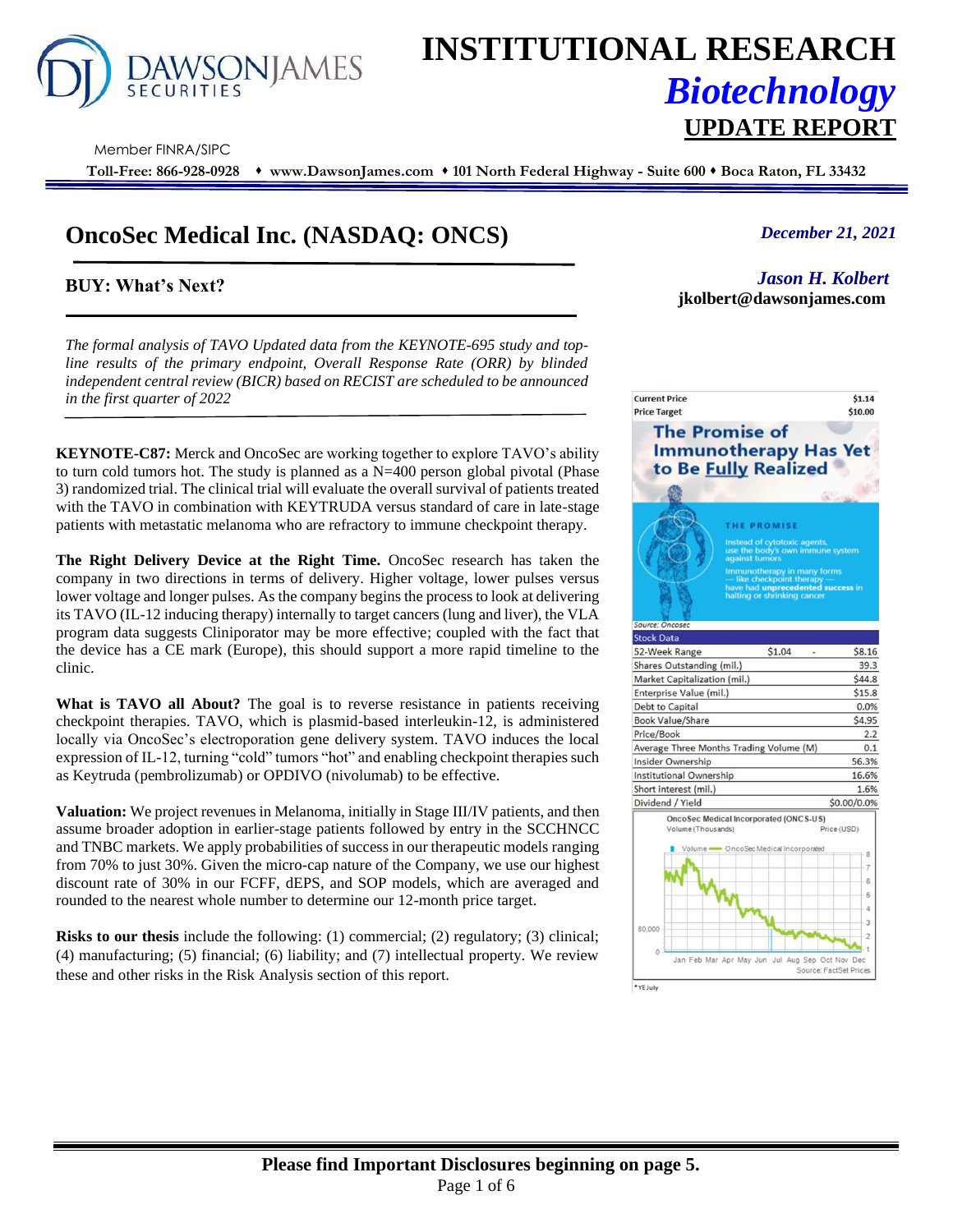

#### **Model Assumptions:**

- 1. We assume an initial commercial launch of TAVO in Stage III/IV Melanoma beginning in 2024. The market is relatively small, based on our assumptions, just 12,000 patients annually. We assume a price of \$90,000 per year and a peak share of just 9%. We use a 70% probability of success, or a 30% risk cut.
- 2. We assume expansion to the broader metastatic Melanoma marketplace by 2025, targeting 78,000 patients initially. We assume a starting share of just 1% but growing to 17% by 2030. We assume the same pricing as Stage III/IV. We use a 50% probability of success, or a 50% risk cut.
- 3. We assume expansion to SCCHNCC in 2025, 60,000 patients initially. We assume a starting share of just 1% and rising to just 3% by 2030. We assume \$125,000 per therapy course and apply a 55% risk cut.
- 4. We assume expansion to Triple Negative Breast Cancer in 2025, 41,000 patients initially. We assume a starting share of just 1% and rising to just 7% by 2030. We assume \$100,000 per therapy course and apply a 70% risk cut or 30% probability of success.

#### **Exhibit 1. Therapeutic Models**

| Melanoma (Stage III/IV)                  | 2020E   | 2021E   | 2022E    | 2023E    | 2024E    | 2025E    | 2026E     | 2027E     | 2028E     | 2029E     | 2030E     |
|------------------------------------------|---------|---------|----------|----------|----------|----------|-----------|-----------|-----------|-----------|-----------|
| Prevalence                               | 100.350 | 101.354 | 102.367  | 103,391  | 104.425  | 105.469  | 106.524   | 107.589   | 108,665   | 109,751   | 110,849   |
| Growth                                   | $1\%$   | 1%      | 1%       | 1%       | 1%       | 1%       | 1%        | 1%        | 1%        | 1%        | 1%        |
| Stage III/IV                             | 12,042  | 12.162  | 12,284   | 12.407   | 12,531   | 12,656   | 12,783    | 12.911    | 13.040    | 13,170    | 13,302    |
| % Market Share                           |         |         | 0%       | 0%       | 1%       | 3%       | 5%        | 7%        | 8%        | 9%        | 10%       |
| <b>Total Patients</b>                    |         |         | 0        |          | 125      | 380      | 639       | 904       | 1043      | 1185      | 1330      |
| Cost per year                            |         |         | \$90,000 | \$92,700 | \$95,481 | \$98,345 | \$101.296 | \$104,335 | \$107,465 | \$110,689 | \$114,009 |
| % Price Increase                         |         |         | 3%       | 3%       | 3%       | 3%       | 3%        | 3%        | 3%        | 3%        | 3%        |
| Sales (\$M)                              |         |         | \$0      | \$0      | \$11.965 | \$37,341 | \$64,742  | \$94.292  | \$112,105 | \$131,201 | \$151,654 |
| Risk Adjustment                          |         |         | 30%      | 30%      | 30%      | 30%      | 30%       | 30%       | 30%       | 30%       | 30%       |
| Revenue (\$M)                            |         |         | \$0      | \$0      | \$8,375  | \$26,138 | \$45,320  | \$66,004  | \$78,474  | \$91,841  | \$106,158 |
| Source: Company reports and Dawson James |         |         |          |          |          |          |           |           |           |           |           |

| Melanoma (All Ex. Stage III/IV) | 2020E   | 2021E   | 2022E    | 2023E    | 2024E    | 2025E     | 2026E     | 2027E       | 2028E       | 2029E       | 2030E       |
|---------------------------------|---------|---------|----------|----------|----------|-----------|-----------|-------------|-------------|-------------|-------------|
| Prevalence                      | 100.350 | 101.354 | 102.367  | 103.391  | 104.425  | 105.469   | 106.524   | 107.589     | 108.665     | 109.751     | 110.849     |
| Growth                          | 1%      | 1%      | 1%       | 1%       | 1%       | 1%        | 1%        | 1%          | 1%          | 1%          | 1%          |
| Stage II <sup>V</sup>           | 75,263  | 76,015  | 76,775   | 77.543   | 78,318   | 79,102    | 79,893    | 80,692      | 81,499      | 82,313      | 83,137      |
| % Market Share                  |         |         | 0%       | 0%       | 0%       | 2%        | 5%        | 12%         | 15%         | 16%         | 17%         |
| <b>Total Patients</b>           |         |         |          |          | $\Omega$ | 1582      | 3995      | 9683        | 12225       | 13170       | 14133       |
| Cost per year                   |         |         | \$90,000 | \$92,700 | \$95,481 | \$98,345  | \$101.296 | \$104.335   | \$107,465   | \$110,689   | \$114,009   |
| % Price Increase                |         |         | 3%       | 3%       | 3%       | 3%        | 3%        | 3%          | 3%          | 3%          | 3%          |
| Sales (\$M)                     |         |         | \$0      | \$0      | \$0      | \$155,586 | \$404,640 | \$1.010.272 | \$1,313,732 | \$1,457,787 | \$1,611,319 |
| Risk Adjustment                 |         |         | 50%      | 50%      | 50%      | 50%       | 50%       | 50%         | 50%         | 50%         | 50%         |
| Revenue (\$M)                   |         |         | \$0      | \$0      | \$0      | \$77.793  | \$202.320 | \$505.136   | \$656,866   | \$728.893   | \$805.660   |

| <b>SCCHNC</b>         | 2020E  | 2021E  | 2022E     | 2023E     | 2024E     | 2025E     | 2026E     | 2027E     | 2028E     | 2029E     | 2030E     |
|-----------------------|--------|--------|-----------|-----------|-----------|-----------|-----------|-----------|-----------|-----------|-----------|
| Prevalence            | 59,067 | 59,658 | 60,254    | 60,857    | 61,465    | 62,080    | 62,701    | 63,328    | 63,961    | 64,601    | 65,247    |
| Growth                | 1%     | 1%     | 1%        | 1%        | 1%        | 1%        | 1%        | $1\%$     | 1%        | 1%        | 1%        |
| % Market Share        |        |        | 0%        | 0%        | 0%        | 1%        | 1%        | 1%        | 1%        | 1%        | 1%        |
| <b>Total Patients</b> |        |        |           | $\Omega$  | 0         | 621       | 627       | 633       | 640       | 646       | 652       |
| Cost per year         |        |        | \$125,000 | \$128,750 | \$132,613 | \$136,591 | \$140.689 | \$144,909 | \$149,257 | \$153,734 | \$158,346 |
| % Price Increase      |        |        | 3%        | 3%        | 3%        | 3%        | 3%        | 3%        | 3%        | 3%        | 3%        |
| Sales (\$M)           |        |        | \$0       | \$0'      | \$0       | \$84,796  | \$88,213  | \$91.768  | \$95,466  | \$99,313  | \$103,316 |
| Risk Adjustment       |        |        | 55%       | 55%       | 55%       | 55%       | 55%       | 55%       | 55%       | 55%       | 55%       |
| Revenue (\$M)         |        |        | \$0       | \$0       | \$0       | \$38,158  | \$39,696  | \$41.296  | \$42,960  | \$44,691  | \$46,492  |

*Source: Company reports and Dawson James*

| <b>Breast Cancer - Triple Negative</b>    | 2020E   | 2021E   | 2022E   | 2023E     | 2024E     | 2025E     | 2026E     | 2027E     | 2028E     | 2029E     | 2030E     |
|-------------------------------------------|---------|---------|---------|-----------|-----------|-----------|-----------|-----------|-----------|-----------|-----------|
| <b>BC</b> Prevalence                      | 276,480 | 279.245 | 282.037 | 284.858   | 287.706   | 290.583   | 293.489   | 296.424   | 299.388   | 302,382   | 305,406   |
| Growth                                    | 1%      | 1%      | 1%      | 1%        | $1\%$     | 1%        | 1%        | 1%        | 1%        | 1%        | 1%        |
| Triple Negative Breast Cancer (15%)       | 41.472  | 41.887  | 42.306  | 42.729    | 43.156    | 43.587    | 44.023    | 44.464    | 44.908    | 45,357    | 45,811    |
| 'ercent of PD1/PD-L1 non-responders (70%) | 29,030  | 29.321  | 29.614  | 29.910    | 30.209    | 30.511    | 30.816    | 31.125    | 31.436    | 31.750    | 32,068    |
| % Market Share                            |         |         |         | 0%        | 0%        | 1%        | 2%        | 3%        | 4%        | 5%        | 6%        |
| <b>Total Patients</b>                     |         |         |         |           |           | 305       | 616       | 934       | 1.257     | 1.588     | 1,924     |
| Cost per year                             |         |         |         | \$100,000 | \$103,000 | \$106,090 | \$109,273 | \$112,551 | \$115,927 | \$119,405 | \$122,987 |
| % Price Increase                          |         |         |         | 3%        | 3%        | 3%        | 3%        | 3%        | 3%        | 3%        | 3%        |
| Sales (\$M)                               |         |         |         | \$0       | \$0       | \$32,369  | \$67,348  | \$105,093 | \$145.771 | \$189,557 | \$236,635 |
| Risk Adjustment                           |         |         |         | 70%       | 70%       | 70%       | 70%       | 70%       | 70%       | 70%       | 70%       |
| Revenue (\$M)                             |         |         |         | \$0       | \$0       | \$9.711   | \$20.204  | \$31.528  | \$43.731  | \$56.867  | \$70.990  |

*Source: Company reports and Dawson James estimates*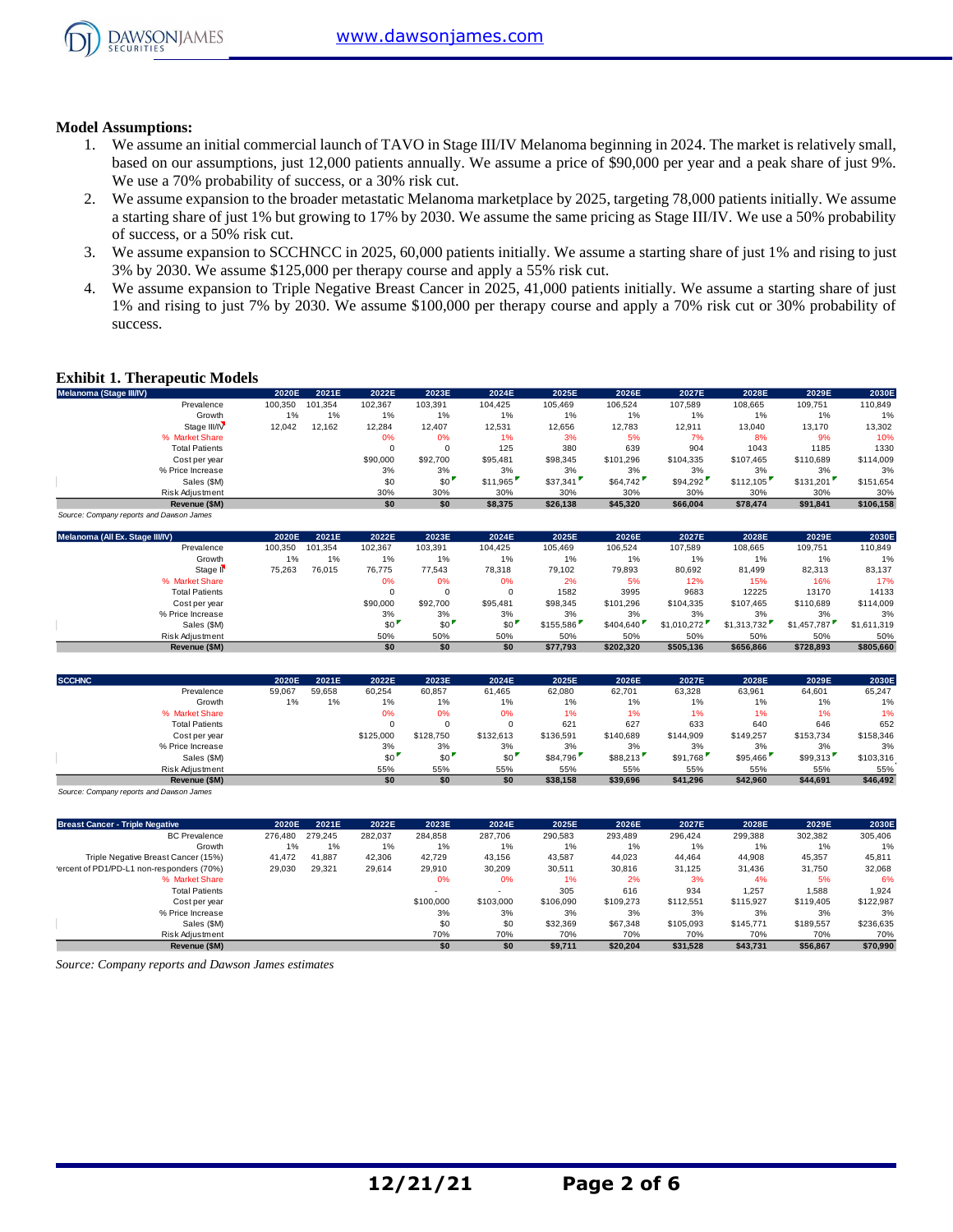

**Valuation:** We project revenues in Melanoma, initially in Stage III/IV patients, and then assume broader adoption in earlier-stage patients followed by entry in the SCCHNCC and TNBC markets. We apply probabilities of success in our therapeutic models ranging from 70% to just 30%. Given the micro-cap nature of the Company, we use our highest discount rate of 30% in our FCFF, dEPS, and SOP models, which are averaged and rounded to the nearest whole number to determine our 12-month price target.

#### **Risk Analysis**

**Clinical and regulatory risk.** There is no assurance that any of the Company's products will be approved for any of the proposed indications and/or that the clinical data will be compelling. We recognize the competitive environment is evolving rapidly, and as such, it is possible that clinical programs may need to be revised, extending timelines.

**Commercial risk.** There are multiple competing therapies, and there can be no assumption that TAVO can be competitive if and when it is ready for approval and commercialization.

**Financial risk.** The Company may need to raise capital in the marketplace, and there can be no assurances that the Company will be able to raise capital and do so on favorable terms successfully.

Liability. There can be no assurances that the products and Company are exposed to liabilities from products once commercialized.

**Manufacturing.** The Company will need to manufacture its devices and products, and this may require expansion and capital resources to be able to provide products at scale prior to commercialization. There can be no assurances that the Company will be able to overcome such hurdles.

**Intellectual property risk.** The Company may have to defend its patents and technical know-how, and there can be no assurances that the licenses will not be infringed or will be held as valid if challenged, and the Company may infringe on third parties' patents.

**Reimbursement and insurance payment risk.** Insurance payment for products may be an additional hurdle to adoption.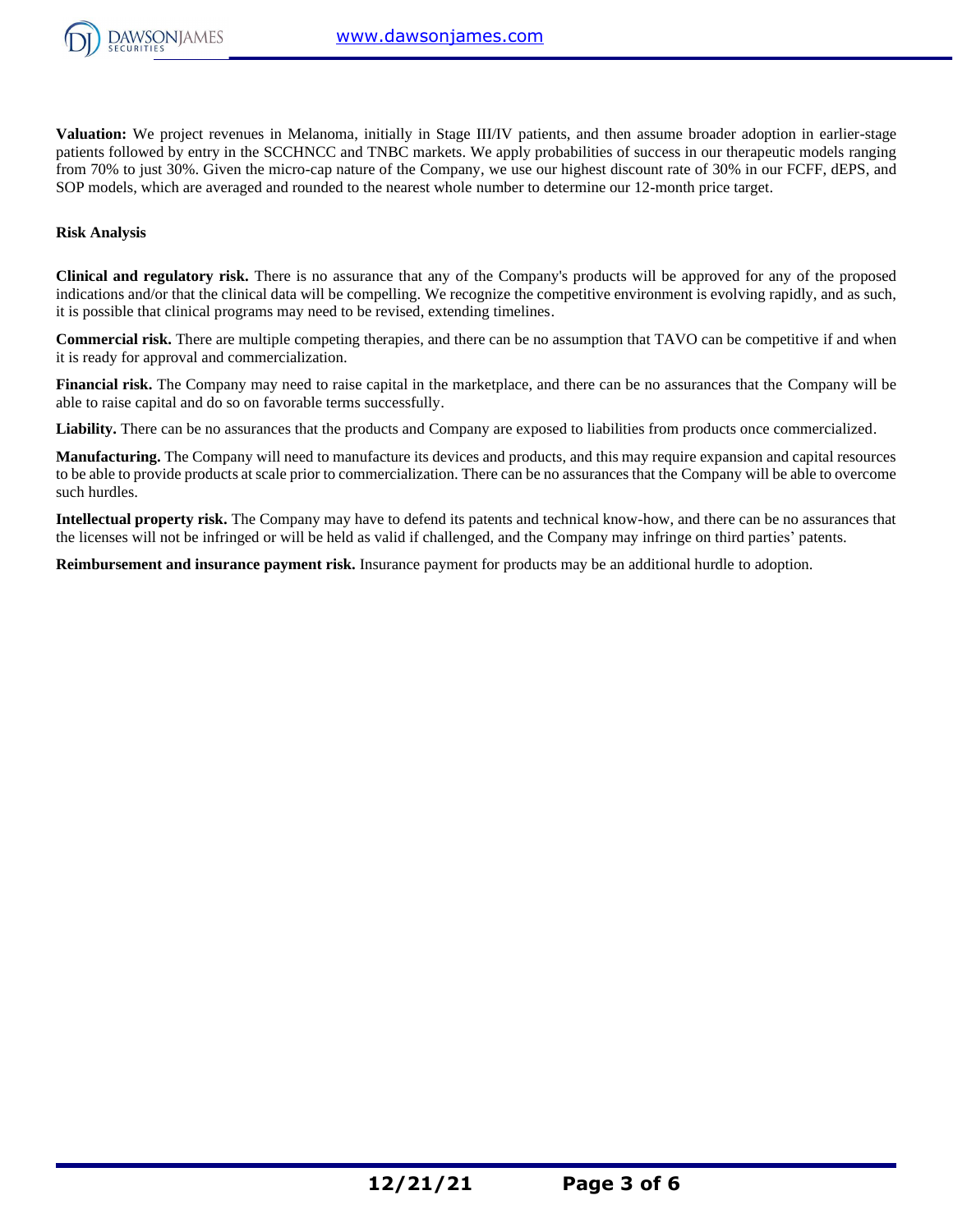

#### **Exhibit 2. Income Statement**

| Oncosec Medical Inc. Income Statement (\$000)           | 7.2019           | 7.2020           | 7.2021           | Aug-Oct          | Nov.-Jan.        | Feb.-Apr.        | May-July         | 7.2022           | 7.2023       | 7.2024       | 7.2025       | 7.2026       | 7.2027       | 7.2028       | 7.2029       | 7.2030         |
|---------------------------------------------------------|------------------|------------------|------------------|------------------|------------------|------------------|------------------|------------------|--------------|--------------|--------------|--------------|--------------|--------------|--------------|----------------|
| <b>Oncosec Medical .: YE Jul 31</b>                     | 2019A            | 2020A            | 2021A            | 1Q22A            | 2022E            | 3022E            | 4Q22E            | 2022E            | 2023E        | 2024E        | 2025E        | 2026E        | 2027E        | 2028E        | 2029E        | 2030E          |
| Revenue (\$000)                                         |                  |                  |                  |                  |                  |                  |                  |                  |              |              |              |              |              |              |              |                |
| Checkpoint Resistant Metastatic Melanoma - Stage III/IV |                  |                  |                  |                  |                  |                  |                  | $\sim$           | 16,102       | 25,126       | 34,851       | 45,320       | 56,575       | 68.664       | 81,636       | 95,542         |
| Other Melanoma's                                        |                  |                  |                  |                  |                  |                  |                  |                  | $\sim$       | 37,390       | 194.482      | 323.712      | 505.136      | 656,866      | 728,893      | 805,660        |
| Squamous cell carcinoma head and neck (SCCHN) cancer    |                  |                  |                  |                  |                  |                  |                  |                  | 35,259       | 73,360       | 114.474      | 119.087      | 123,887      | 128,879      | 134,073      | 139,476        |
| Triple Negative Breast Cancer (TNBC)                    |                  |                  |                  |                  |                  |                  |                  |                  |              | 9,335        | 19,422       | 30,306       | 42,037       | 54,664       | 68,240       | 82,822         |
| <b>Total Product Sales</b>                              |                  |                  |                  |                  |                  |                  |                  |                  | 51,361       | 145,210      | 363.229      | 518,425      | 727.635      | 909,074      | 1,012,843    | 1,123,500      |
| Milestones                                              |                  |                  |                  |                  |                  |                  |                  |                  |              |              |              |              |              |              |              |                |
|                                                         |                  |                  |                  |                  |                  |                  |                  |                  |              |              |              |              |              |              |              |                |
| <b>Total Revenues</b>                                   |                  |                  |                  |                  |                  |                  |                  |                  | 51.361       | 145.210      | 363.229      | 518.425      | 727.635      | 909.074      | 1.012.843    | 1.123.500      |
| <b>Expenses</b>                                         |                  |                  |                  |                  |                  |                  |                  |                  |              |              |              |              |              |              |              |                |
| Cost of Goods Sold                                      |                  |                  |                  |                  |                  |                  |                  |                  | 4,109        | 10,165       | 25,426       | 36,290       | 50,934       | 63,635       | 70,899       | 78,645         |
| COGS%                                                   |                  |                  | 10%              | 9%               |                  | 9%               | 9%               | 9%               | 8%           | 7%           | 7%           | 7%           | 7%           | 7%           | 7%           | 7%             |
| General and Administrative                              | 11.971           | 18,312           | 14,282           | 3,241            | 2,920            | 2,920            | 2,920            | 12,000           | 22,000       | 24,000       | 24,000       | 24,000       | 24,000       | 24,000       | 24,000       | 24,000         |
| G&A%                                                    |                  |                  |                  |                  |                  |                  |                  |                  |              |              |              |              |              |              |              |                |
| Research and Development                                | 18,445           | 25,097           | 34,098           | 9,799            | 3,400            | 3,400            | 3,400            | 20,000           | 18,000       | 18,360       | 18,727       | 19,102       | 19,484       | 19,873       | 20,271       | 20,676         |
| <b>R&amp;D%</b>                                         |                  |                  |                  |                  |                  |                  |                  |                  |              |              |              |              |              |              |              |                |
| <b>Total expenses</b>                                   | 30.417           | 43.409           | 48.380           | 13.040           | 6.320            | 6.320            | 6.320            | 32.000           | 44,109       | 52.525       | 68,153       | 79.392       | 94,418       | 107,509      | 115,170      | 123,321        |
| Oper. Inc. (Loss)                                       | (30, 417)        | (43, 409)        | (48, 380)        | (13,040)         | (6,320)          | (6,320)          | (6, 320)         | (32,000)         | 7,252        | 92,685       | 295.076      | 439.034      | 633,217      | 801,565      | 897,673      | 1,000,178      |
| Other income, net                                       | 440              | 185              |                  |                  |                  |                  |                  |                  |              |              |              |              |              |              |              |                |
| Interest expense                                        | (4)              | (5)              |                  | (1)              |                  |                  |                  |                  |              |              |              |              |              |              |              |                |
| Loss on disposal of property and equipment              | (1)              |                  | (128)            | (6)              |                  |                  |                  |                  |              |              |              |              |              |              |              |                |
| Foreign currency exchange gain (loss), net              | (281)            | 103              | 961              | (177)            |                  |                  |                  |                  |              |              |              |              |              |              |              |                |
| Realized loss on sale of securities, net                | (12)             |                  |                  |                  |                  |                  |                  |                  |              |              |              |              |              |              |              |                |
| Warrant inducement expense                              |                  |                  |                  |                  |                  |                  |                  |                  |              |              |              |              |              |              |              |                |
| Loss before income taxes                                | (30.275)         | (43, 126)        | (47,580)         | (13.224)         | (6.320)          | (6.320)          | (6,320)          | (32, 184)        | 7,252        | 92.685       | 295,076      | 439.034      | 633,217      | 801,565      | 897,673      | 1,000,178      |
| Provision for income taxes                              | (1)              | 872              | (2, 412)         | $\overline{2}$   |                  |                  |                  |                  | 725          | 18,537       | 73.769       | 131,710      | 221,626      | 288,563      | 332,139      | 380,068        |
| <b>Tax Rate</b>                                         |                  |                  | 0%               | 0%               | 0%               | 0%               | 0%               | 0%               | 10%          | 20%          | 25%          | 30%          | 35%          | 36%          | 37%          | 38%            |
| <b>GAAP Net Income (loss)</b>                           | (30.276)         | (42.253)         | (45, 168)        | (13.225)         | (6.320)          | (6.320)          | (6.320)          | (32, 185)        | 6.527        | 74.148       | 221.307      | 307.324      | 411.591      | 513.002      | 565.534      | 620,111        |
| Non-GAAP, Adj.<br><b>Net Margin</b>                     |                  | <b>NM</b>        | <b>NM</b>        | <b>NM</b>        | <b>NM</b>        | <b>NM</b>        |                  | <b>NM</b>        |              | 0.51         | 0.61         | 0.59         | 0.57         |              | 0.56         |                |
|                                                         | <b>NM</b>        |                  |                  |                  |                  |                  | <b>NM</b>        |                  | 0.13         |              |              |              |              | 0.56         |              | 0.55           |
| <b>GAAP-EPS</b><br>Non GAAP EPS (dil)                   | (4.29)<br>(4.29) | (2.56)<br>(2.56) | (1.37)<br>(1.37) | (0.24)<br>(0.24) | (0.11)<br>(0.11) | (0.11)<br>(0.11) | (0.11)<br>(0.11) | (0.58)<br>(0.58) | 0.12<br>0.12 | 1.33<br>1.33 | 3.94<br>3.94 | 5.45<br>5.45 | 7.27<br>7.27 | 9.02<br>9.02 | 9.91<br>9.91 | 10.82<br>10.82 |
|                                                         |                  |                  |                  |                  |                  |                  |                  |                  |              |              |              |              |              |              |              |                |
| Wgtd Avg Shrs (Bas) - '000s                             | 7,053            | 16,535           | 32,903           | 26,771           | 26,798           | 26,825           | 26,852           | 26,811           | 26,919       | 27,027       | 27,135       | 27.244       | 27.353       | 27.462       | 27,572       | 27,683         |

*Source: Company reports and Dawson James estimates*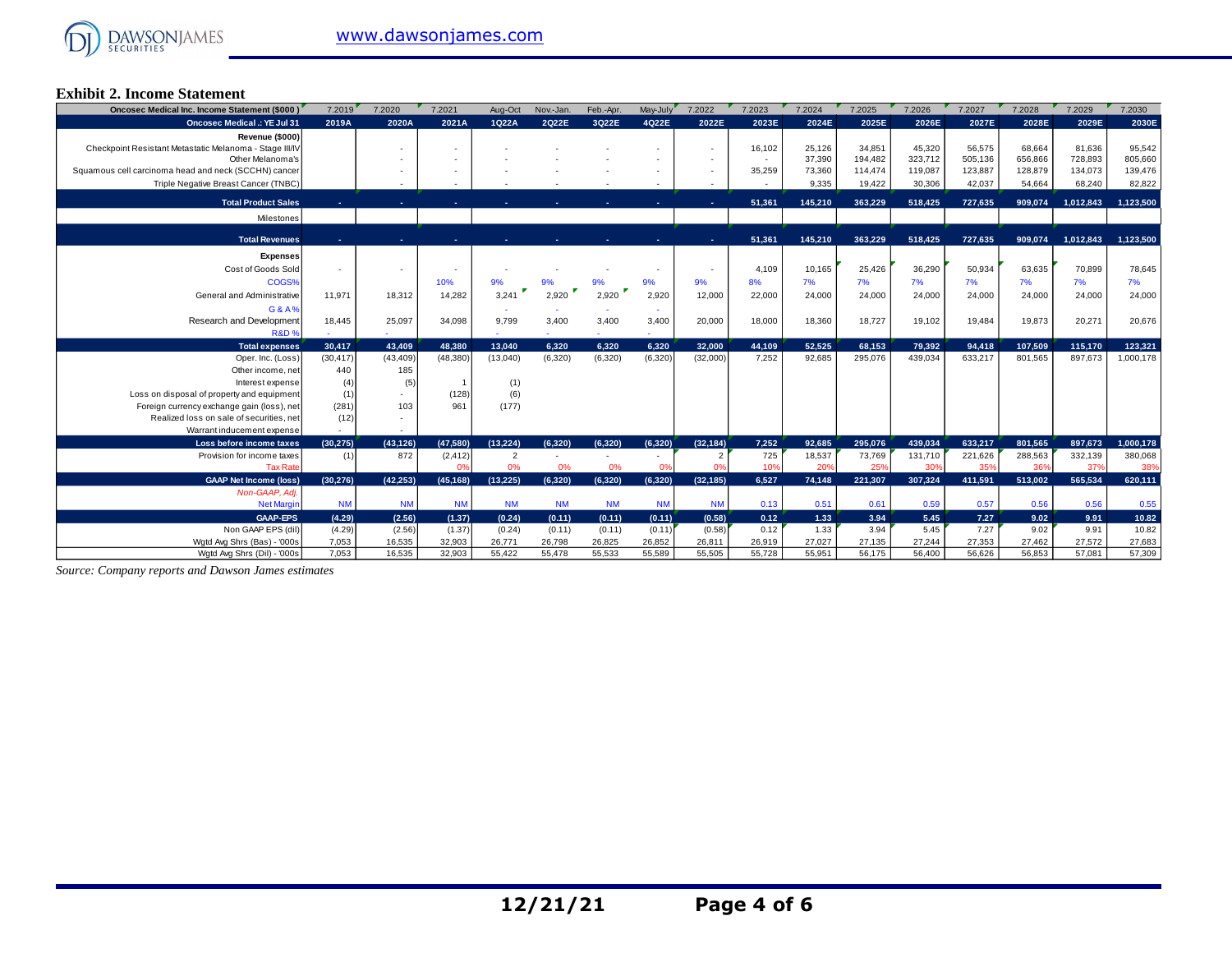

Companies mentioned in this report:

#### **Important Disclosures:**

#### **Price Chart: OncoSec Medical Incorporated (ONCS-US)** Volume (Thousands) Price (USD) Volume <a>>
OncoSec Medical Incorporated  $\overline{9}$ 8  $\overline{7}$ 6 5  $\overline{4}$ 3 80,000  $\overline{c}$  $\Omega$ 1/19 4/19 7/19 10/191/20 4/20 7/20 10/201/21 4/21 7/21 10/21 Source: FactSet Prices

Price target and ratings changes over the past three years:

- Initiated Buy July 27,  $2020$  Price Target \$10.00
- Update Buy August 27, 2020 Price Target \$10.00 Update – Buy – November 9, 2020 - Price Target \$10.00
- Update Buy November 25, 2020 Price Target \$10.00
- Update Buy February 12, 2021 Price Target \$10.00
- Update Buy April 19, 2021 Price Target \$10.00
- Update Buy June 14, 2021 Price Target \$10.00
- Update Buy July 7, 2021 Price Target \$10.00
- Update Buy December 21, 2021 Price Target \$10.00

Dawson James Securities, Inc. (the "Firm") is a member of the Financial Industry Regulatory Authority ("FINRA") and the Securities Investor Protection Corporation ("SIPC").

The Firm does not make a market in the securities of the subject Company (s). The Firm has engaged in investment banking relationships with the subject Company in the prior twelve months, as a manager or co-manager of a public offering and has received compensation resulting from those relationships. The Firm may seek compensation for investment banking services in the future from the subject Company (s). The Firm has NOT received any other compensation from the subject Company (s) in the last 12 months for services unrelated to managing or co-managing of a public offering.

Neither the research analyst(s) whose name appears on this report nor any member of his (their) household is an officer, director, or advisory board member of these companies. The Firm and/or its directors and employees may own securities of the Company (s) in this report and may increase or decrease holdings in the future. As of November 30, 2021, the Firm as a whole did not beneficially own 1% or more of any class of common equity securities of the subject company(s) of this report. The Firm, its officers, directors, analysts, or employees may affect transactions in and have long or short positions in the securities (or options or warrants related to those securities) of the Company (s) subject to this report. The Firm may affect transactions as principal or agent in those securities.

Analysts receive no direct compensation in connection with the Firm's investment banking business. All Firm employees, including the analyst(s) responsible for preparing this report, may be eligible to receive non-product or service-specific monetary bonus compensation that is based upon various factors, including total revenues of the Firm and its affiliates as well as a portion of the proceeds from a broad pool of investment vehicles consisting of components of the compensation generated by investment banking activities, including but not limited to shares of stock and/or warrants, which may or may not include the securities referenced in this report.